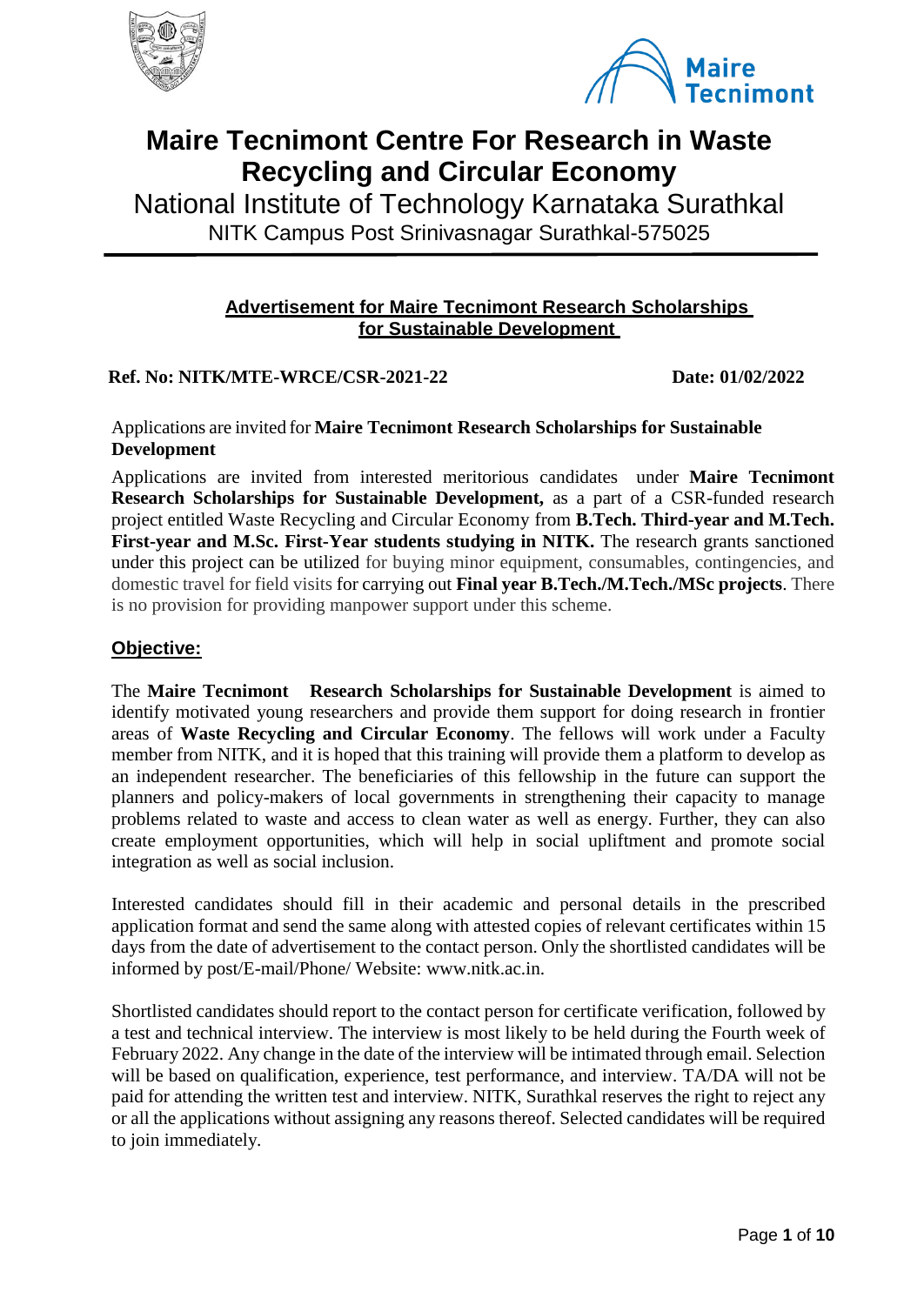



| Title project                                      | Waste Recycling and Circular Economy                                                                                                                                                                                                                       |
|----------------------------------------------------|------------------------------------------------------------------------------------------------------------------------------------------------------------------------------------------------------------------------------------------------------------|
| <b>Sponsoring Company</b>                          | Tecnimont Private Limited, Mumbai, Indian subsidiary of<br>Maire Tecnimont S.p.A. Milan Italy.                                                                                                                                                             |
| Research grants                                    |                                                                                                                                                                                                                                                            |
| available                                          | Refer to Table 01 in P. No. 04                                                                                                                                                                                                                             |
| Number of Research                                 | Mechanical Engineering-(PG-01 Male, 01 Female) (UG-                                                                                                                                                                                                        |
| Scholarships/Grants<br>Available                   | 01 Male, 01 Female)                                                                                                                                                                                                                                        |
|                                                    | Chemical Engineering-PG-01 (Female), (UG-01 Male,<br>01 Female),                                                                                                                                                                                           |
|                                                    | Metallurgical and Materials Engineering-UG-01 (Female)                                                                                                                                                                                                     |
|                                                    | Chemistry-MSc-01 (Green Chemistry) (Female Candidate)                                                                                                                                                                                                      |
| Faculty/Mentors Associated from                    | Department of Mechanical Engineering                                                                                                                                                                                                                       |
| Department/Centre                                  | Department of Chemical Engineering                                                                                                                                                                                                                         |
|                                                    | Department of Metallurgical and Materials Engineering<br>Department of Chemistry                                                                                                                                                                           |
| Tenure of availability of<br><b>Research Grant</b> | Currently for one year,                                                                                                                                                                                                                                    |
| Qualification and                                  | <b>Qualification:</b>                                                                                                                                                                                                                                      |
| Experience                                         | B.Tech. Third-year and M.Tech. First-year/Second                                                                                                                                                                                                           |
|                                                    | Year and M.Sc. First-Year students studying in<br>NITK and are willing to work in the research areas<br>related to Thermal Engineering / Renewable Energy/<br>Waste Recycling and Circular Economy/ Energy<br>Engineering / Chemical Engineering/Chemistry |
|                                                    |                                                                                                                                                                                                                                                            |
| Desirable qualities                                | The candidate must be able to work<br>independently and flexibly and having the<br>following qualities will be desirable.                                                                                                                                  |
|                                                    | 1. Basic knowledge about laboratory/benchscale work<br>with a technical focus on the basic fundamentals to<br>understand and optimize the process                                                                                                          |
|                                                    | 2. <i>Implementation:</i> Pilot/demonstration scale                                                                                                                                                                                                        |
|                                                    | or the fieldapplication projects<br>3. Sustainability aspects: Financial, social,                                                                                                                                                                          |
|                                                    | environmental aspects, models and simulations,                                                                                                                                                                                                             |
|                                                    | theoretical evaluation, potential analysis, decision                                                                                                                                                                                                       |
|                                                    | support tools<br>4. Excellent analytical and writing skills                                                                                                                                                                                                |
| Additional                                         | May be obtained by contacting the Head/ CSR Project                                                                                                                                                                                                        |
| information                                        | Coordinator, Maire Tecnimont Centre for Research in<br>Waste Recycling and Circular Economy directly<br>through email.                                                                                                                                     |
| Last date for receiptof                            | 15 <sup>th</sup> February 2022                                                                                                                                                                                                                             |
| application                                        |                                                                                                                                                                                                                                                            |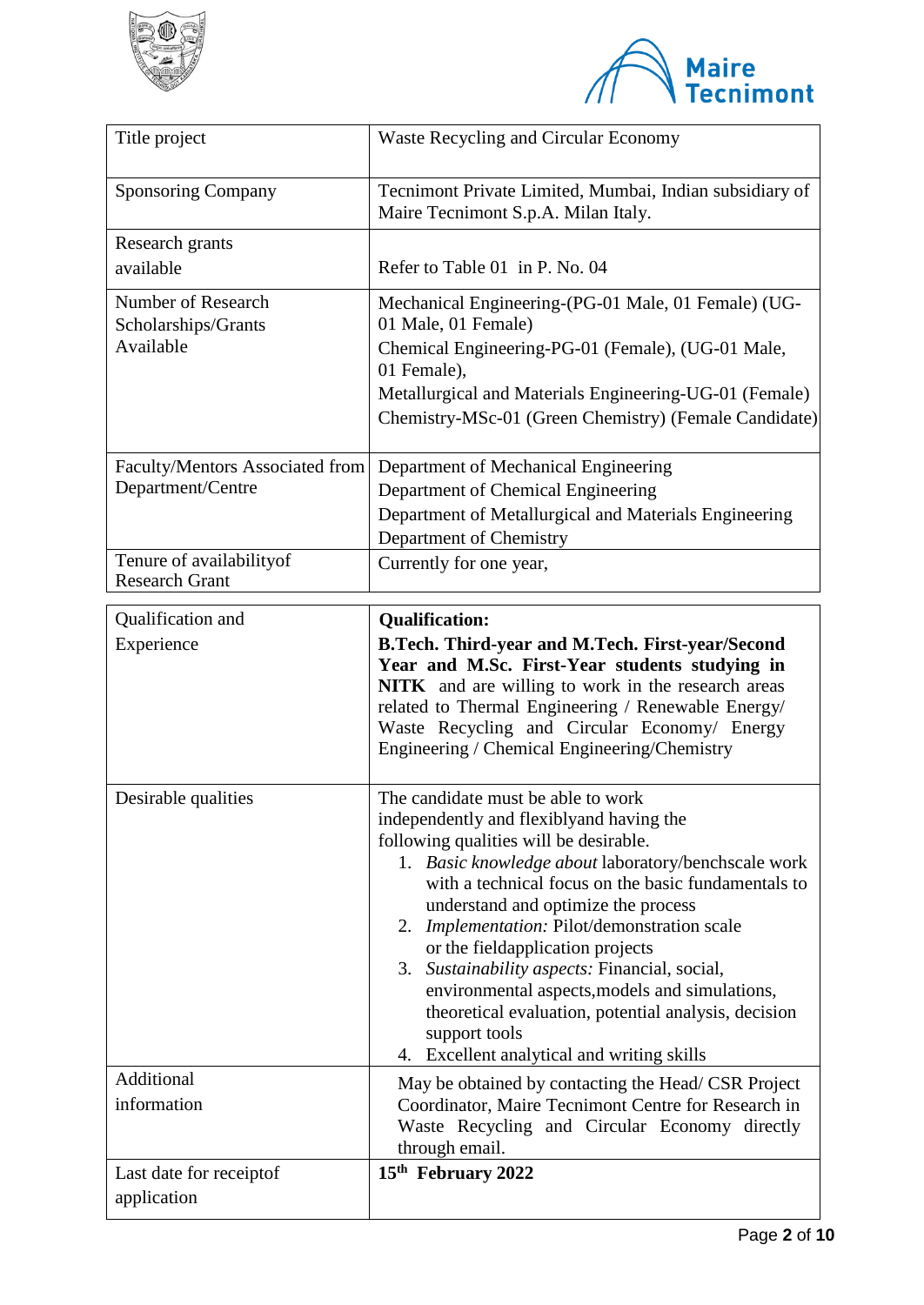



Interested candidates may apply in the prescribed format along with CV, photocopies of relevant certificates, grade/mark sheets, publications, etc., and should reach NITK on or before **05/02/2022** by email (scanned documents) at the prescribed address below:

Sd/-

Dr. Vasudeva Madav / Prof Ashok Babu

CSR Project Coordinators

Maire Tecnimont Centre for Research in Waste Recycling and Circular Economy

National Institute of Technology Karnataka Surathkal

Email: [mt.center-research@nitk.edu.in](mailto:mt.center-research@nitk.edu.in) Tel: +91-824-2473670, M: +91-9008889796

Faculty Associated from various Departments/Centre's NITK

### **From Mechanical Engineering**

| Dr. Vasudeva Madav                                   | E-mail: vasu@nitk.edu.in |
|------------------------------------------------------|--------------------------|
| <b>Assistant Professor,</b>                          |                          |
| Department of Mechanical Engineering                 |                          |
| National Institute of Technology Karnataka Surathkal |                          |
| P.O: Srinivasanagar, Mangalore, Karnataka-575025     |                          |

| Prof. Ashok Babu T P<br>Professor,                   | E-mail: tpashok@nitk.edu.in |
|------------------------------------------------------|-----------------------------|
| Department of Mechanical Engineering                 |                             |
| National Institute of Technology Karnataka Surathkal |                             |
| P.O: Srinivasanagar, Mangalore, Karnataka-575 025    |                             |

From Chemical Engineering

| Dr. Keyur Raval                                      | E-mail: keyurnraval@nitk.edu.in |
|------------------------------------------------------|---------------------------------|
| <b>Associate Professor and</b>                       |                                 |
| Department of Chemical Engineering                   |                                 |
| National Institute of Technology Karnataka Surathkal |                                 |
| P.O: Srinivasanagar, Mangalore, Karnataka-575 025    |                                 |

From Metallurgical and Materials Engineering

| Dr. Ravishankar K S<br>Associate Professor,                                                                | E-mail:<br>ravishankarks.2467MT@nitk.edu.in |
|------------------------------------------------------------------------------------------------------------|---------------------------------------------|
| Department Metallurgy and Materials                                                                        |                                             |
| National Institute of Technology Karnataka Surathkal<br>P.O: Srinivasanagar, Mangalore, Karnataka- 575 025 |                                             |

From Department of Chemistry: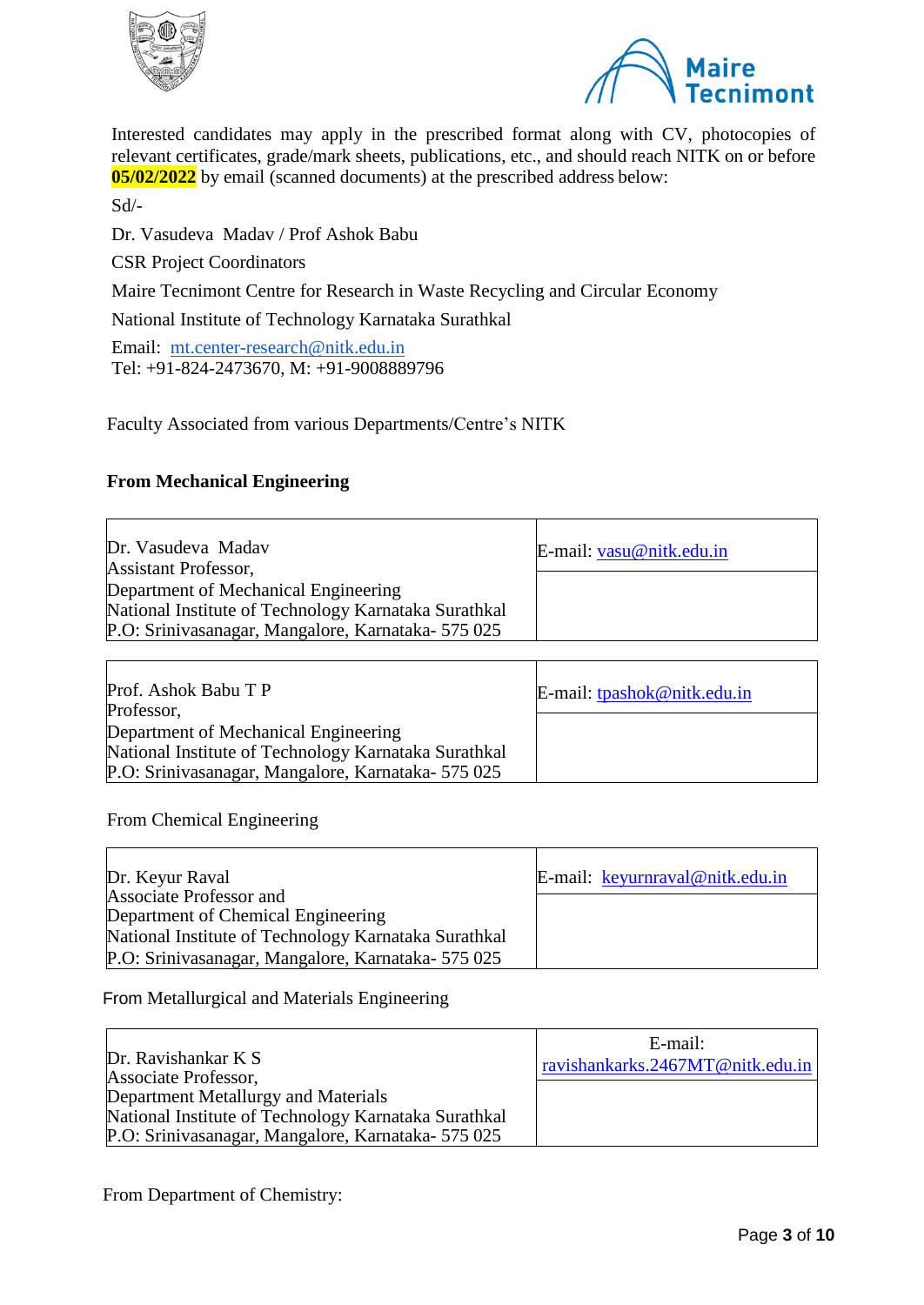



E-mail: sdutta@nitk.edu.in

Dr. Saikat Dutta Assistant Professor, Department of Chemistry National Institute of Technology Karnataka Surathkal P.O: Srinivasanagar, Mangalore, Karnataka- 575 025

## **Nature & Duration of Support:**

- The research grant is tenable only in India and will be implemented at NITK, Surathkal. The Maire Tecnimont Centre for Research on Waste Recycling and Circular Economy, NITK, Surathkal, and the respective department will provide necessary administrative and infrastructural support.
- The fellows will be entitled to receive the grants as given in table 1 below:

### **Table 01: Fellowship and Research Grants**

|  | <b>Sl. No. Budget Head</b> | Amount                                             |
|--|----------------------------|----------------------------------------------------|
|  | Fellowship                 | Not Applicable                                     |
|  | Research                   | For B.Tech./M.Sc. Candidates Rs.30,000/- per annum |
|  | Grant                      | For M.Tech. Candidates Rs.30,000/- per annum       |

- **Research grants can be used for minor equipment, consumables, contingencies, and domestic travel. There is no provision for providing manpower support under this scheme.**
- The fellows must seek the consent of the Faculty Mentor/Project Coordinator/ Dean R&C if he/she intends to be away from NITK (except for field work related to the project) continuously for a period of more than eight weeks.

## **Selection & Mode of Application**

The call for applications for MTE-Scholarships for Sustainable Development will be notified through the website **www.nitk.ac.in**

- The application form along with a research proposal highlighting the objectives of the research work to be undertaken should be submitted online through the email
- The selection will be based on the recommendations of an Expert Committee that will be constituted by the Maire Tecnimont Centre for Research on Waste Recycling and Circular Economy, NITK, Surathkal and as per the procedure laid down by NITK, Surathkal
- Final Selection will be made as per the procedure laid down by NITK, Surathkal.
- If required, the applicants may be called for a personal interview.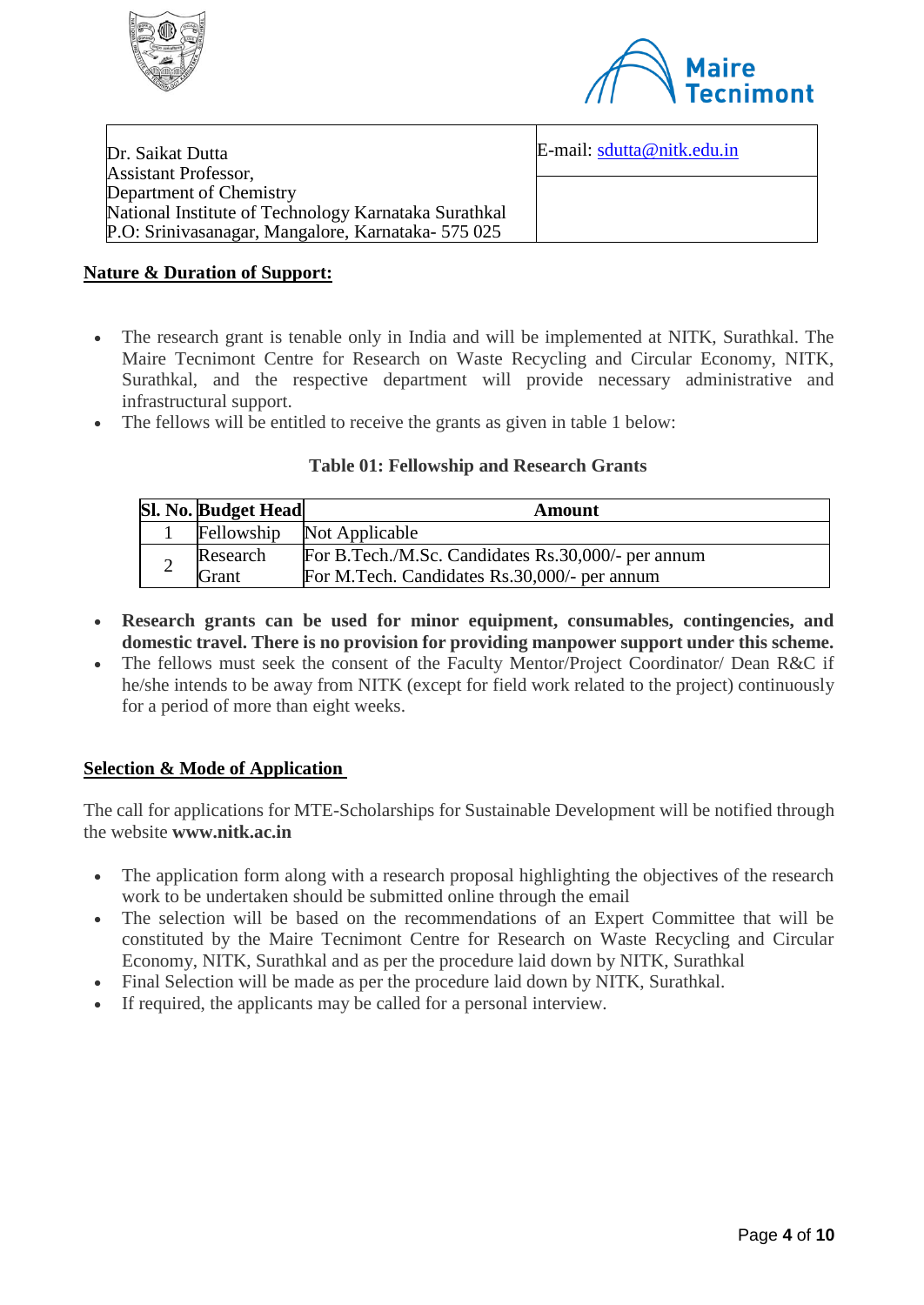



### **Research Area:**

## **1. Department of Mechanical Engineering**

#### **Title: Food Waste to hydrogen by steam Biogas reforming**

#### **Abstract:**

Steam methane reforming (SMR) is a widely used method for large-scale hydrogen production. Although SMR is a mature technology, it suffers from significant disadvantages such as mass and heat transfer issues and coke deposition during the reaction when used for Biogas Reforming. Catalyst deactivation due to poisoning, sintering, and fouling is a major problem for SMR reactors. Numerical studies based on computational fluid dynamics (CFD) and experimental studies need to be carried out to investigate the effect of various operating parameters on  $H_2$  yield and reforming efficiency.

#### **2. Department of Chemical Engineering**

### **Title: Food Waste to Bio-CNG**

### **Abstract:**

Biogas is primarily composed of methane (50-70% v/v) and carbon dioxide. (30-50% v/v) with traces of other impurities. The conversion of  $CO<sub>2</sub>$  to Methane in the presence of catalysts is a promising technology that can offer an efficient solution for the utilization of  $CO<sub>2</sub>$  as a renewable and environmental friendly carbon source. In general, high metal dispersion, good anti–sintering properties, deactivation of the catalyst due to oxidation, and surface area of the catalyst are the prime limitations in the development of the  $CO<sub>2</sub>$  methanation process. The thermal and chemical stability, heat conduction, and dissipation properties during the design and synthesis of catalysts require great attention. The development of catalysts that can operate at lower temperatures can significantly improve the process economics. Novel strategies to improve the performance of catalysts is an emerging area of research.

## **3. Department of Metallurgical and Materials Engineering**

#### **Title: Hydrogen storage technology**

#### **Abstract:**

Efficient storage of hydrogen is crucial for the success of hydrogen energy markets. The large-scale storage of hydrogen plays a fundamental role in a potential future hydrogen economy. The storage of gaseous and liquid hydrogen applicable to all regions due to varying geological conditions is still a challenge. The application of certain storage technologies, such as utilization of methanol, ammonia, and dibenzyl toluene, metal hydrides are found to be advantageous in terms of storage density, cost of storage, and safety but not universally applicable and hence alterative options must be explored. As the available technologies differ fundamental approach, a common techno-economic ground evaluation is yet another challenge.

## **4. Department of Chemistry**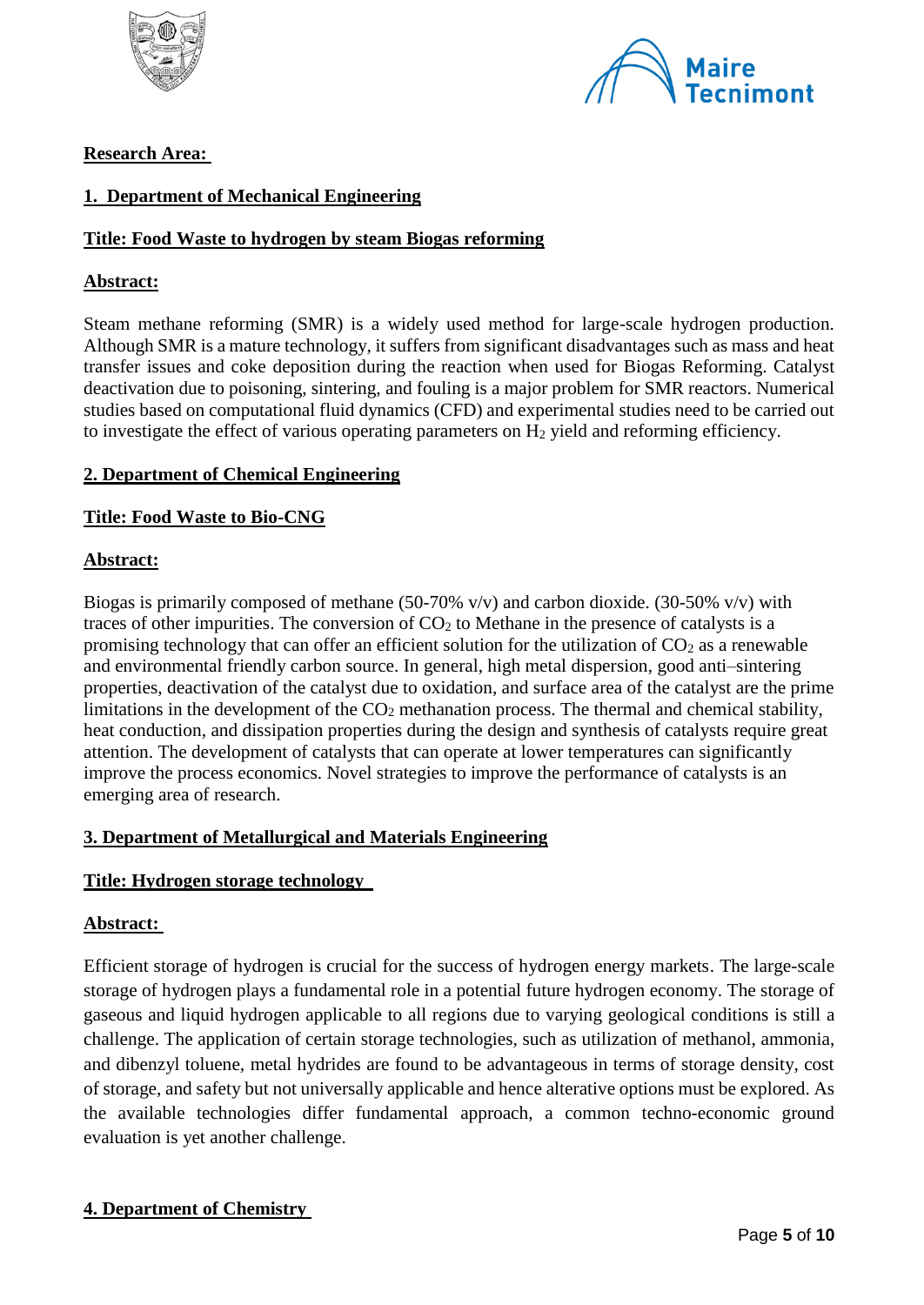



## **Title: Food Waste to Hydrogen Gas in Water**

## **Abstract:**

Waste to fuels and chemicals is the way for the future that solves the multifaceted problem of waste management, feedstock flexibility, and environmental footprint. A significant interest has been given to the value addition of food wastes into hydrogen or syngas. A suitable chemical-catalytic system must be developed that can convert a wide-variety of food wastes into hydrogen in satisfactory selectivity and yield under energy-efficient conditions.

### **How to apply:**

### **For successful submission of the application the following points may be noted:**

- Applicants should fill the form, which includes Bio-data, Photo, Institute, Address, etc.
- Details including Project Title (max 500 characters), Project summary (max 3000 characters), Keywords (max 6), Objectives of the project (max 1500 characters), Expected output, and outcome of the proposal (max 1500 characters) should be provided at the time of submission of the application.
- Work Methodology and Research Plan must be submitted in a single PDF file, not more than 3 pages (max 10 MB).

#### **Documents required (in PDF) should be in prescribed format:**

- Duly Filled Application
- Bio-data
- Oualification Certificate
- Undertaking Certificate by the applicant (as per the attachment)
- Plagiarism undertaking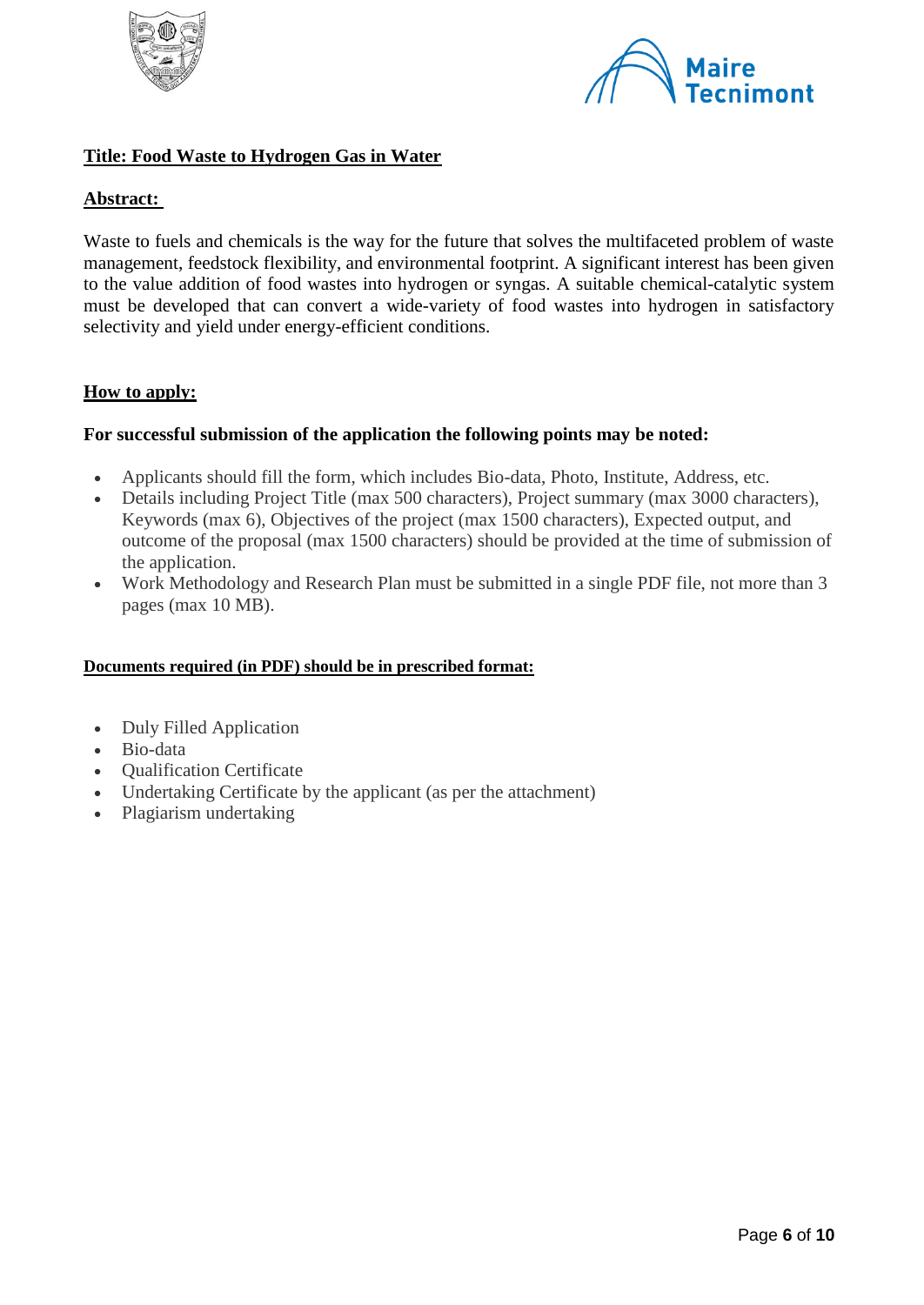



## **APPLICATION FOR MAIRE TECNIMONT RESEARCH SCHOLARSHIPS FOR SUSTAINABLE DEVELOPMENT**

| <b>For Office Use:</b>                        |                                          |
|-----------------------------------------------|------------------------------------------|
| Serial Number:                                | Paste your recent<br>Passport size photo |
| Eligible for Written exam/Interview: Yes / No |                                          |
| Verified the Certificates:                    |                                          |

| 1. Name:             |                    |
|----------------------|--------------------|
| 2. Father's Name:    |                    |
| 3(a). Date of Birth: | 3(b). Nationality: |

### **4.Contact information:**

| (i) Address for<br>communication: |  |
|-----------------------------------|--|
| (ii) Mobile No:                   |  |
| (iii) Email ID:                   |  |

## **5.Educational Qualifications\***

| <b>Class</b>            | Subject/<br><b>Stream</b> | Board/<br><b>University</b> | Name of<br><b>Institute</b> | Marks/<br><b>CGPA</b> | Year of<br><b>Passing</b> |
|-------------------------|---------------------------|-----------------------------|-----------------------------|-----------------------|---------------------------|
| X                       |                           |                             |                             |                       |                           |
| XII                     |                           |                             |                             |                       |                           |
| <b>UG Degree</b>        |                           |                             |                             |                       |                           |
| PG Degree               |                           |                             |                             |                       |                           |
| <b>MPhil</b>            |                           |                             |                             |                       |                           |
| <b>PhD</b>              |                           |                             |                             |                       |                           |
|                         |                           |                             |                             |                       |                           |
| <b>Competitive Exam</b> |                           | Qualified                   | <b>Marks / Rank</b>         |                       | Year                      |
| <b>CSIR-UGC NET</b>     |                           | Yes / No                    |                             |                       |                           |
| <b>GATE</b>             |                           | Yes / No                    |                             |                       |                           |

**\*Attach self-attested copies of all certificates.**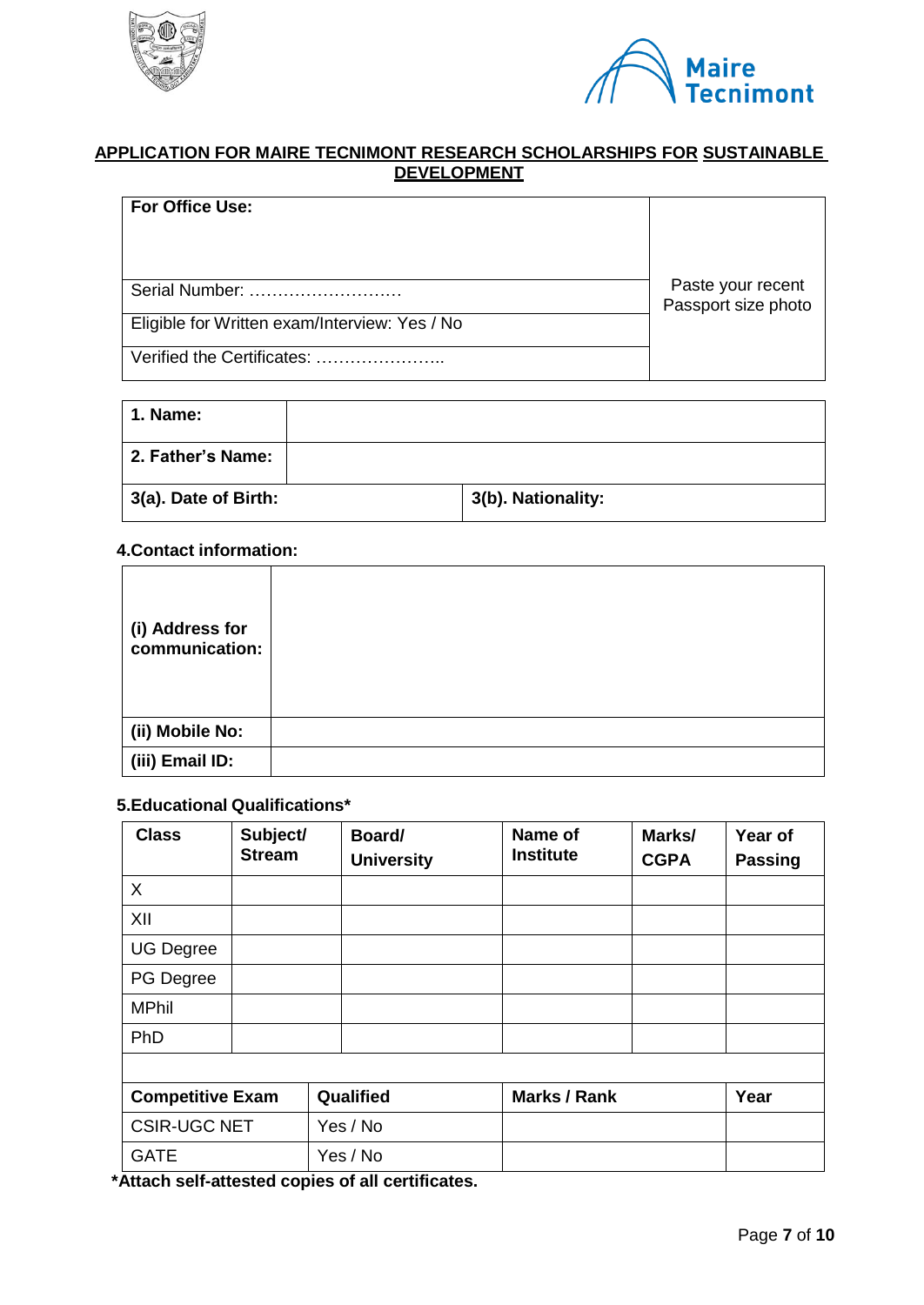



#### **6. Work Experience, if any (in years)** …………………………

| Organization | <b>Designation</b> | <b>Duration</b> | <b>Responsibilities</b> |
|--------------|--------------------|-----------------|-------------------------|
|              |                    |                 |                         |
|              |                    |                 |                         |
|              |                    |                 |                         |

#### **7.Number of Publications: (Attach a separate list of publications with full details)**

| <b>National</b><br>______ | <b>International</b> |
|---------------------------|----------------------|
|                           |                      |

#### **8. Workshop/Training programs attended\*:**

| <b>S. No.</b> | <b>Details</b> |  |  |  |  |  |  |
|---------------|----------------|--|--|--|--|--|--|
|               |                |  |  |  |  |  |  |
|               |                |  |  |  |  |  |  |
|               |                |  |  |  |  |  |  |

## **\*Attach separate sheet (if required)**

#### **9. Technical Skills**

| S. No. | <b>Details</b> |  |  |  |  |  |  |
|--------|----------------|--|--|--|--|--|--|
|        |                |  |  |  |  |  |  |
|        |                |  |  |  |  |  |  |
|        |                |  |  |  |  |  |  |

#### **10. Other Achievements\*:**

| $\overline{\mathsf{S}}$ . No. | <b>Details</b> |  |  |  |  |  |
|-------------------------------|----------------|--|--|--|--|--|
|                               |                |  |  |  |  |  |
|                               |                |  |  |  |  |  |
|                               |                |  |  |  |  |  |

#### **\*Attach separate sheet (if required)**

**11. Declaration**: All the above information provided by me is accurate to the best of my knowledgeand I understand that, if found incorrect, I may be disallowed to appear in the interview/test or terminated at any stage.

**Date: Place:**

#### **Signature of the Candidate**

**Note:** Attach the list of enclosures along with the application.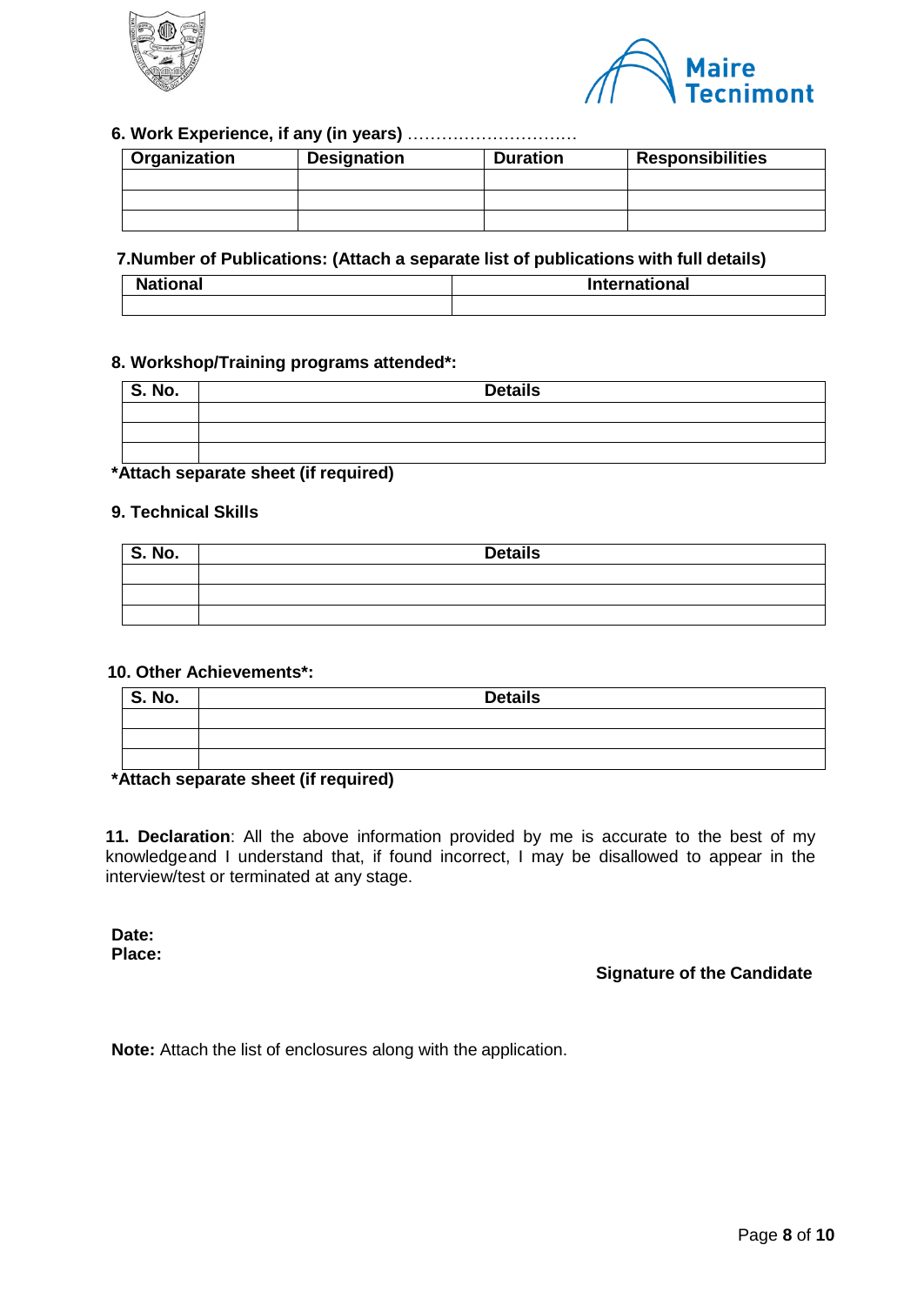



## **Undertaking by the Fellow**

|                                                                                                               | _ resident |  |  |  |
|---------------------------------------------------------------------------------------------------------------|------------|--|--|--|
|                                                                                                               |            |  |  |  |
| 1. I shall abide by the rules and regulations of NITK during the entire tenure of the fellowship.             |            |  |  |  |
| 2. I shall also abide by the rules, the discipline of the institution                                         |            |  |  |  |
| 3. I shall devote full time to research work during the tenure of the fellowship                              |            |  |  |  |
| 4. I shall prepare the progress report on the $25th$ day of every month and communicate the same to           |            |  |  |  |
| Maire Tecnimont through the mentor and Project Coordinators                                                   |            |  |  |  |
| 5. I shall send two copies of the consolidated progress report at the end of the fellowship period.           |            |  |  |  |
| C. I finite an otota that I also U have no algine whateas you for no welcology and an entirely an integrative |            |  |  |  |

6. I further state that I shall have no claim whatsoever for regular/permanent absorption on the expiry of the fellowship.

Date: Signature